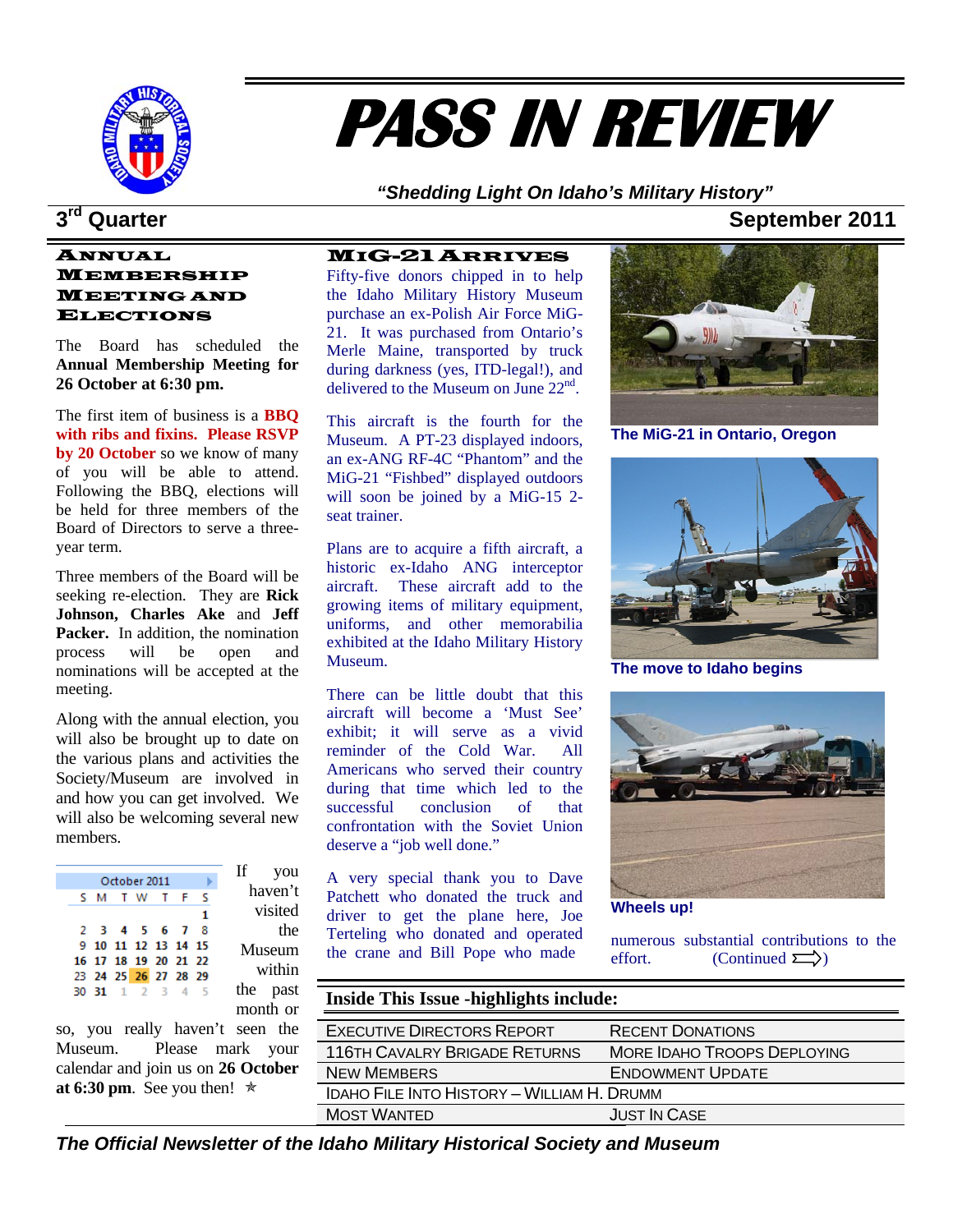# **PASS IN REVIEW September 2011**





 **On the way The MiG-21 where she now stands at the Idaho Military History Museum** 

We would also like to say a **very special thank you** to the following individuals. Their donations made this all possible:

**LtCol Melvin Adamson** Mr. Patrick R. Davidson Mr. James E. Davies **Brig Gen William A. Free** Col David Gardner Brig Gen Richard W. Johnson Mr. Alvie Johnson Col Larry R. Kauffman Mr. Kenneth Keim **Col William C. Miller** LtCol John Newland Mr. Rich Ostrogorsky Mr. Don Pape Mr. Chester L. Pipkin LtCol Gordon Ravenscroft Mr. Harry Sauerwein **Brig Gen Gary L. Sayler** Mr. J.L. Scott Capt Cleve G. Spring Brig Gen Ralph D. Townsend LtCol John Walker Mr. Bruce Whittig Photo Credits: Bill Miller  $*$ Mr. John Bechtel LtCol Lee Bernasconi **Brig Gen Gary Brewington** Mr. John Chambers LtCol Gary Daniel **Mr. Gary Donnelly** Mr. Jack Enterkine Mr. James B. Frazier Mr. Frank Fullmer **Mr. Walton C. Glass** Mr. Bill Goodwin LtCol Gary Hall Mr. Darwin Harms Mr. Ken Helmig Col Dale J. Hendry Mr. Brian E. Henman Mr. James O. Hunt Mr. Rex LaBrie Mr. Larry Leach LTCol Glen L. McKuin Mr. J.D. Merris Mr. Ron Nordling Mr. Bill Pope Mr. Bruce Parker Mr. Dave Patchett Brig Gen Ed Parsons, Jr. LtCol Charlene Ripke LtCol Gregory J. Sali LtCol Tom R. Stuart Mr. Joe Terteling

**Brig Gen John T. Byrd CMSgt Clyde Glick** Ms Gene Nora Jessen Mr. Raymond Oelrich **Mr. Craig R. Baird** Mr. Fred Wilson

### EXECUTIVE DIRECTORS REPORT

The Museum is working with the Boise State History Department and has four interns this semester. They are involved in research, exhibit design, cataloging artifacts and docenting.

On September  $9<sup>th</sup>$ , the Museum hosted 85 women veterans of the US Air Force. They toured the Museum for about almost two hours and had very nice comments about the Museum.

On Saturday, October 22<sup>nd</sup>, the **Museum will be hosting a traveling exhibit from the National WWI Museum in Kansas City.** The name of the travelling exhibit is "Honoring Our History."



The exhibit is being sponsored by Waddell and Reed Inc. The exhibit is contained in a trailer that is 60 feet long and will be expanded to an area of 35 feet by 85 feet when set up.



This exhibit is free to the public and the hours on 22 October will be from 8 AM until 2 PM.

I hope all of you can make it to the Museum that day. This is a rare treat and opportunity; you won't want to miss it. More information about the traveling exhibit can be found online at [www.honoringourhistory.com.](http://www.honoringourhistory.com/) – *Ken Swanson* Õ

### RECENT DONATIONS

We have had quite a few donations this quarter. From Robert Swisher, Pasco, WA, and Luada Swisher, Sagle, ID, a nice collection of material from their father, George W. Swisher. He was in the Idaho Guard when they were federalized in 1941. He served with the 148th F.A. in the Pacific Theater.

Mrs. Sharon Gillen, Nampa, ID, donated items that her husband, Walter J. Gillen, picked up in the Pacific during WWII. Items include Japanese items and US field gear.

Fredrick Miller, Boise, ID, donated a very nice collection of military shoulder patches.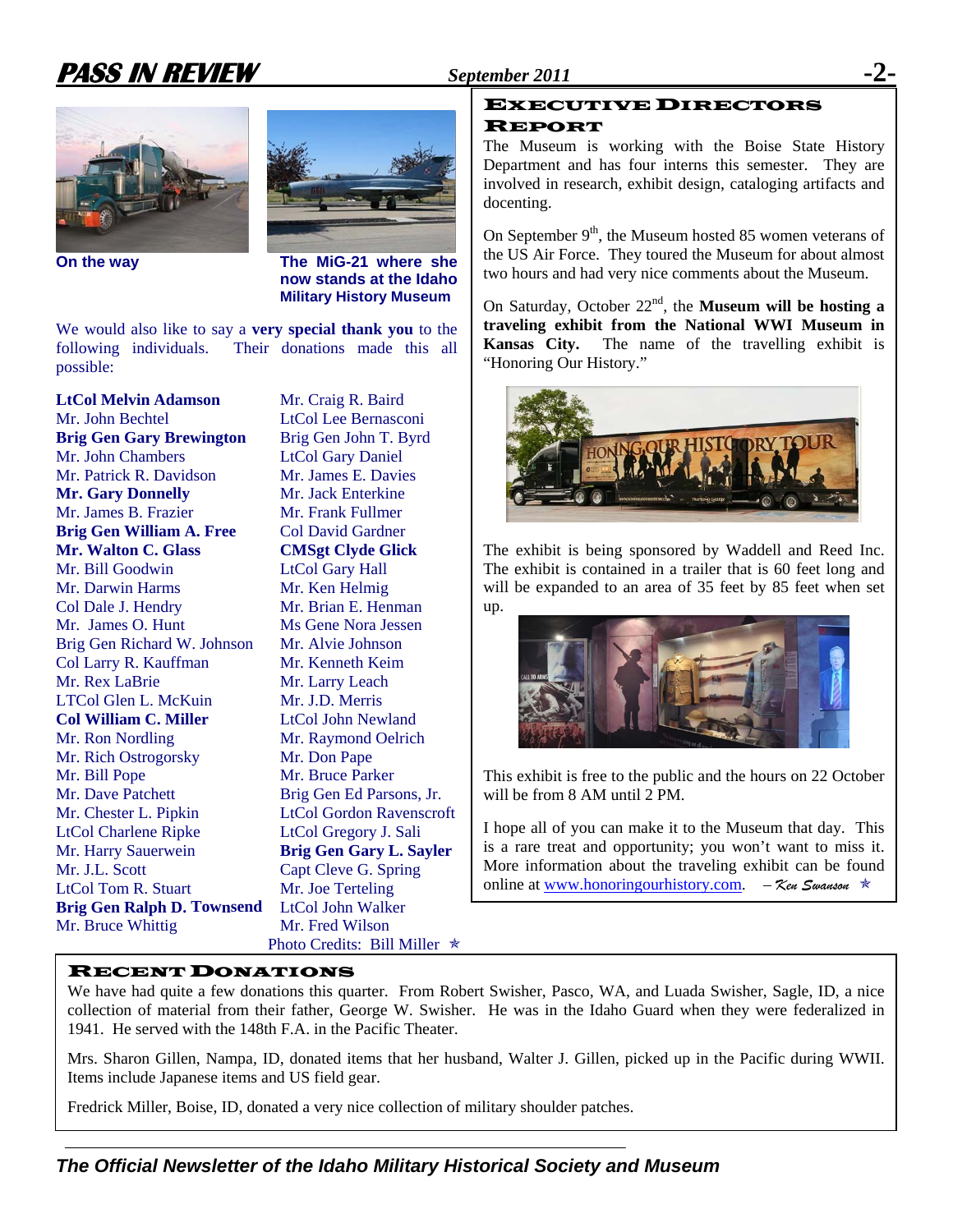### **PASS IN REVIEW** *September 2011* **-3-**   $116^{\text{th}}$  CAVALRY **BRIGADE** RETURNS

After nine months in Iraq, the first group of Idaho soldiers of the 116th Cavalry Brigade Combat Team arrived back at Gowen Field, Sunday, 4 September 2011.



On or about 28 August, roughly 300 soldiers from Idaho, Montana and Oregon flew in chartered aircraft from Kuwait to Joint Base Lewis-McChord, near Tacoma, Washington.

Each soldier is expected to go through out-processing at the base for about 10 days before being released from active duty and returning to their homes. The soldiers will undergo health assessments and counseling, legal counseling, and a review of their personnel and medical records.

Deployed Army National Guardsmen of the 116th include citizen soldiers from Idaho, Montana and Oregon, with about 1,500 from Idaho, 600 from Montana and 600 from Oregon.

"I am immensely proud of the great work the men and women of the Idaho Army National Guard's 116th Cavalry Brigade have done in Iraq," said Gov*.* Butch Otter, commander in chief of the Idaho National Guard. "I have been following their progress since before they deployed last year and was proud to shake each of their hands as they left. Lori and I look forward to personally expressing the gratitude of our entire state for a job well done when they return." – courtesy of KTVB.COM

Welcome home and well done!!\*

### MORE IDAHO TROOPS

DEPLOYING

As the Idaho Army National Guard works to bring home soldiers of the 116th Cavalry Brigade Combat Team, a group of about 60 Treasure Valley and Idaho soldiers are preparing to deploy to Afghanistan for a year.

The Army National Guard's Company A, 1-168 General Services Aviation Battalion, will leave in April for two months of training in Ft. Hood, Texas, and then leave for Afghanistan in June.

Using its UH-60 Black Hawk helicopters, Company A, 1-168 General Services Aviation Battalion is regularly called upon to assist Idaho first responders in search and rescue efforts.



This year, crews assigned to the unit assisted in the rescue of two individuals with its hoist equipment, a snowmobiler on Bennett Mountain in Elmore County on Mar. 22 and most recently on Sep. 2, a kayaker who was hoisted to safety from the banks of the North Fork of the Boise River.

"The Idaho Army National Guard's upcoming deployment of eight Black Hawk helicopters and 60 of our men and women is another example of our citizen soldiers responding when called upon, in the finest tradition of our motto, 'Always Ready, Always There,"' said Brig. Gen. Alan Gayhart in a press release. "I know our aircrews and maintenance personnel will represent our state and nation well in Afghanistan."

This unit previously deployed to Southwest Asia in 2000-2001, and to Kuwait and Iraq in 2007-2008. - Courtesy of *Idaho Statesman* $*$ 

#### NEW MEMBERS

In recognition and appreciation for their substantial contributions both financially and through various means of 'above and beyond' support towards the purchase and transport of the MiG-21, the Board of Directors recognizes the following individuals and welcomes them to the IMHS with a membership in the Society:

Mr. Craig R. Baird Mr. John Bechtel LtCol Lee Bernasconi Brig Gen John T. Byrd Mr. John Chambers LtCol Gary Daniel Mr. Patrick R. Davidson Mr. James E. Davies Mr. Jack Enterkine Mr. Frank Fullmer Col David Gardner Mr. Bill Goodwin LtCol Gary Hall Mr. Darwin Harms Mr. Ken Helmig Col Dale J. Hendry Mr. Brian E. Henman Mr. James O. Hunt Ms Gene Nora Jessen Brig Gen Richard W. Johnson Mr. Alvie Johnson Col Larry R. Kauffman Mr. Kenneth Keim Mr. Rex LaBrie Mr. Larry Leach Mr. J.D. Merris LtCol John Newland Mr. Ron Nordling Mr. Rich Ostrogorsky Mr. Don Pape Mr. Bruce Parker Brig Gen Ed Parsons, Jr. Mr. Chester L. Pipkin LtCol Gordon Ravenscroft LtCol Charlene Ripke LtCol Gregory J. Sali Mr. Harry Sauerwein Mr. J.L. Scott Capt Cleve G. Spring LtCol Tom R. Stuart LtCol John Walker Mr. Fred Wilson

On behalf of all of us at the IMHS, thank you and welcome aboard! \* \* \* \* \*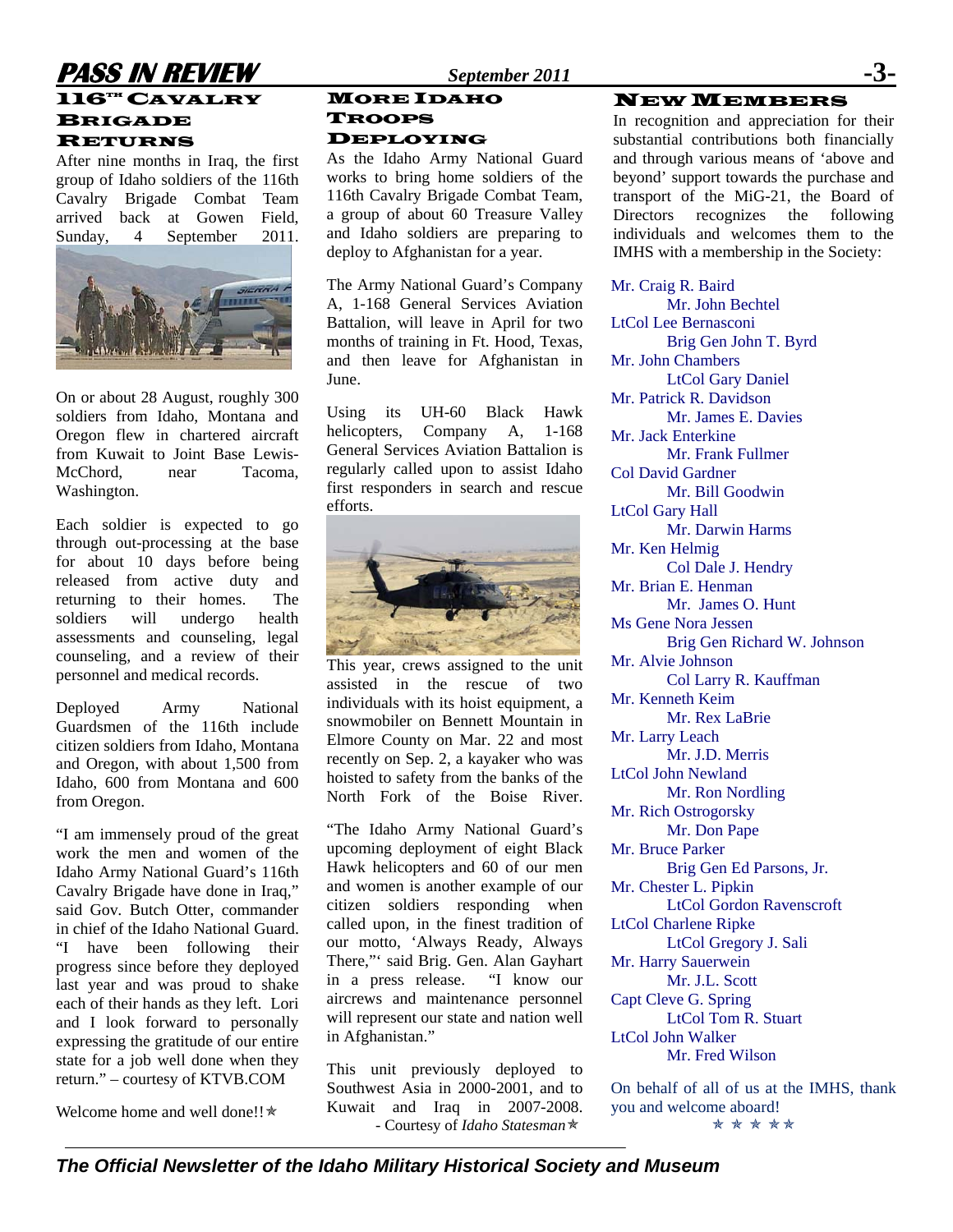# **PASS IN REVIEW** *September 2011* **-4-**

ENDOWMENT



**Our Endowment balance** currently stands at \$56,446.85.

Recent Endowment Donors include:

Õ**MG James Brooks**  Õ **Frank and Genevieve Boguslawski**  (In memory of Ed Naumann)

**Our Vision:** To provide endowment and capital funds to create a financial base which will ensure the preservation of Idaho's military heritage for future generations.

**Our Goal:** An endowment of \$500,000.

This endowment will allow us to operate the Museum with one fulltime staff member and provide adequate funds for development and enhancement of our exhibits, Reference Library, and Educational Outreach programs.

On May 25, 1999, the IRS granted the IMHS permanent  $501(c)(3)$ , Non-Profit, tax-exempt status. This means that **donations to the endowment are tax deductible.** Donations can be made to the endowment in memorial to an individual, as part of your estate planning, as part of your charitable contributions for tax purposes, to offer a few suggestions.

If you would like a form, there is one on the back on this newsletter and on our website at [http://museum.mil.idaho.gov.](http://museum.mil.idaho.gov/) If you desire to remain anonymous, we will honor your request.

Additionally, don't forget to use this



The Society receives a commission each time you do. *Thank you for supporting the Idaho Military Historical Society!*  $\star$ 

IDAHO FILE INTO HISTORY



### **William H. Drumm B-24 Pilot Trained at Gowen Field**

I was born in Chicago, Illinois, 3 April 1924 to William H. and Mary Drumm Sr. I have one brother Robert H. Drumm and a sister Marilyn Woolweaver (deceased).

I attended St. Margaret's Grammar School and then St. Leo's High School on the South side of Chicago for one year prior to moving to Fish Lake Indiana in 1939. The reason for the move was the loss of our home in Chicago as a result of the depression. My father acquired a piece of land and a number of cedar logs (telephone poles) and built a cabin at the lake.

The cabin had very basic facilities, i.e. hand pump in the kitchen for water, kerosene was used for lighting, heating, and cooking and there was also an out-door privy. In Indiana I attended Mill Creek (Lincoln Township) High School. There were 200 students in the school, including grammar school and high school. I played basketball, worked as a hired hand on a farm during my senior year and graduated in the spring of 1942. There were 13 students in my graduating class.

In the fall of 1942, I entered St. Benedict's Men's College, Atchison Kansas, on a partial basketball

scholarship intending to major in history. It was there I met Mary Lou Maloney at a freshman mixer dance. She was attending Mount St. Scholastica College, a woman's college across town. At that time, WWII was in full swing and chances of staying in school were practically nil. It was either wait for your number to be called and take a chance on the military service and the job you would be assigned, or enlist in the service of your choice and do what you would like to do in the Service.

In November of 1942, Recruiters from all branches of the Services came to the college and I signed up with the US Army Air Forces Aviation Cadet Program and was sworn into the Army Reserve Corps on the 1st of December at the Armory in St Joseph Missouri. In January 1943, while in school, I received my "Dear John" letter to report to Jefferson Barracks, near St. Louis Missouri, on 26 February 1943 for Basic Military Training.

Approximately six weeks were spent at JB learning basic military protocol; marching, discipline, courtesy, proper wearing of the uniform, and digesting Army chow. Quarters were small wooden huts of slabs of trees with the bark still on, nailed to a wooden frame. There was a small coal stove in the middle of the hut with a pail of water next to it to keep moisture in the air. At night a person was supposed to come around and stoke the fire, which they didn't do, and in the morning the water in the bucket was frozen and there was a light layer of snow over your blanket where the snow had blown in through the cracks between the slabs on the siding.

Spinal Meningitis, colds and the flu were prevalent throughout the camp. When it came time to leave, we lined up on a ramp alongside a railroad train and before we could get on, they took everyone's temperature to be sure you didn't have a fever. If you did, you didn't leave JB. Needless to say everyone was sucking cold air to keep the temperatures down.

Our train took us to Michigan State College in East Lansing Michigan and how wonderful it was to have nice clean warm quarters in the dormitories. We ate in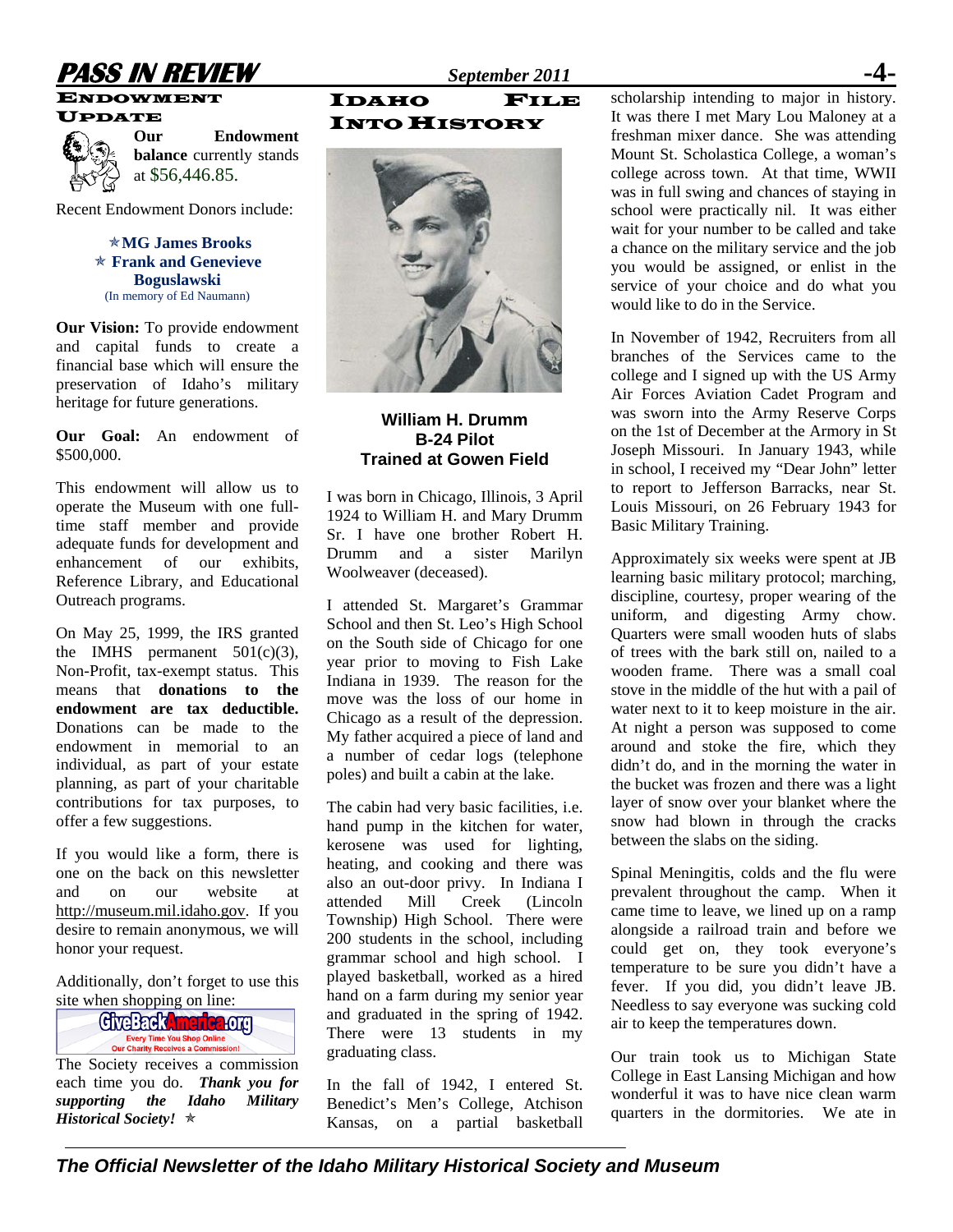# **-5-** *September 2011* **PASS IN REVIEW**

dining rooms, not mess halls, and the atmosphere was 180 degrees from that at JB.

Prior to and during the war, Commissioned Officers were suppose to have two years of college. There were exceptions like battlefield commissions etc. Fifteen hundred of us arrived at Michigan State and some had a semester or two of college but the majority were fresh out of high school in the 18 year old category. The military name for the unit was CTD for College Training Detachment.

We were there for approximately 5 months going to classes 8 hours a day, 6 days a week. The curriculum covered mathematics, physics, history, english etc., and at the end, and theoretically, we were supposed to have the equivalent of two years of college. Just before we left, we did get 10 hours of orientation flights in small general aviation aircraft like Taylor-crafts and Cubs. After CTD we were back on the train again headed for San Antonio, Texas and SAACC (San Antonio Aviation Cadet Center) and classification and possibly preflight.

The classification process was to determine whether you were best suited to be a pilot, navigator, bombardier or other crew member i.e. engineer, radio operator or gunner. There was a whole battery of tests, physical, mental, psychological, psychomotor etc. The psychomotor test was unusual in that it tested your coordination and how your brain and physical parts of the body reacted working together, especially under stress. After being classified, pilots went across the street to preflight, navigators to San Marcos, Texas and bombardiers to Childress, Texas.

I went across the street to preflight. Preflight was more academics such as mathematics, physics etc., but added was aircraft identification and Morris Code. I almost blew the final math test. I was called in and told by the instructor that I made 69.5 on the test and that 70 was passing. He asked if I thought I should go on to primary flight training. I said yes because the .5 should be considered as the next whole number. He bought it and I continued on with the rest of my class.

Primary flight training was at a Civilian Flight School in Vernon, Texas. The flight instructors, aircraft maintenance and housekeeping personnel were all civilians but the Detachment Cadre were military. The Commander of the school was an Army Major. We had nice brick quarters, dining hall and other facilities.

We flew the PT-19 which was a Fairchild monoplane, Ranger engine, tail-dragger with two open cockpits in tandem. There was no radio in the aircraft.



Communication was one way from the instructor to the student only. The student wore a helmet fitted with a copper gosport (earpiece) that protruded from each side of the helmet. Attached to these two gosports was a rubber hose that ran under the instructor's flight panel where he could yell instructions. This was our first introduction to actually flying an airplane. We were given approximately sixty hours of dual and solo time, taught basics of flight, soloed and some acrobatics. There was a runway on the field but we were not allowed to use it. Ours to use was a big wide open pasture.

At lunch time it was a zoo with everyone trying to land at the same time, although I must admit the procedure we followed, 45 degree entry to the downwind, spacing on

downwind base and final, worked as well then as the FAA AIM outlines the same procedure to-day. We had no fatalities only a few incidents.

My flight had two incidents. One very eager student, being shown how to do slow rolls, forgot to fasten his safety belt and fell out of the airplane. Fortunately, in those days, the Army, always cognizant of safety, furnished all pilots with a parachute. The student popped his chute and landed safely but had to lug the chute back to the base. Lesson learned. The other incident was a student doing solo hurdle stage landings. He leveled off too high, stalled and demolished the aircraft. He was not hurt except for his pride.

Basic Flight Training was at Enid Army Air Field in Enid, Oklahoma (it is now called Vance Air Force Base). We arrived late February 1944, by train again. This was strictly an Army Base. All personnel were military. Most of the instructors were young 2nd and 1st Lieutenants disgruntled because they had been assigned to an instructor's job instead of going off to war zones to shoot down Germans and Japanese.

Unfortunately, it affected their attitude toward the students. We flew the Vultee BT-13 vibrator in two phases, transition The transition phase consisted in learning how to fly a heavier aircraft with greater horsepower, variable pitched prop, canopy, two way radio with intercom and formation. The Instrument phase followed, flying instruments under the hood, Link trainer (simulator), night flying and cross country to test out navigation skills.

Another student in our Flight and an instructor were taking off. About 20 feet off the ground, the propeller flew off. In a stalled condition the instructor walked the aircraft back down to the runway. We were taught this type of recovery flying the BT-13. It was called a rudder control stall recovery.

I had an instructor I couldn't tolerate. At 12 dual hours, I had not soloed. I went to the Squadron Commander and explained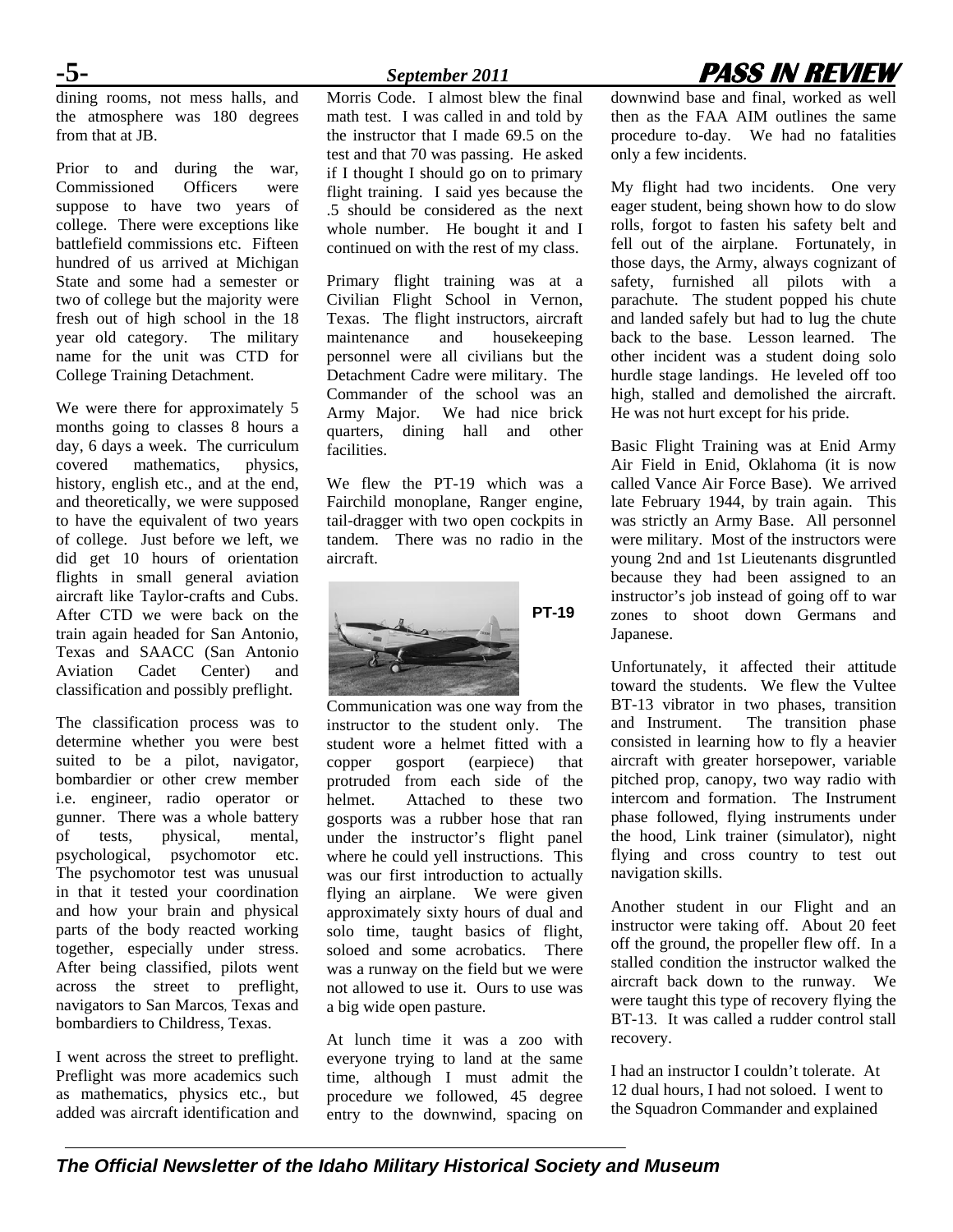# **PASS IN REVIEW September 2011**

the situation. I was assigned another instructor and after 1 hour of dual, I



**BT-13 Valiant in Flight**  After

our three months at Enid, some of us were off to single advanced training in the AT-6 and others to twin engine advanced training. I choose twin engine and went by train, again, to Waco, Texas and Blackland Army Airfield.

Blackland served both as an Army Air Force Training Base and Commercial Airfield for Waco, Texas. We heard that when the Commercial Carriers landed they pulled down the shades on the windows so passengers could not take pictures of the military operation across the field. There was also a big lake at the end of one of the runways.

At Blackland we learned to fly the AT-17, a twin engine trainer. The aircraft had two radial engines, retractable gear, side by side seating and it was a tail dragger. The challenge was learning to fly with more than one engine. That wasn't difficult except when an engine was cut out on one side and you had to cope with the drag it caused.

The instructors had a much better attitude than those tigers in basic. They had the same rank but appeared to be more mature. I didn't have any difficulty learning to fly the airplane, doing formation flying day or night but I did have problems in the instrument phase. Fortunately, I had a very tolerant instructor. The events I remember was one aircraft, with students flying it, landed in the lake off the end of a runway. I don't remember what my infraction was but I did have to walk a few punishment tours on the ramp.

A tour consisted of walking back and forth on the concrete ramp for one hour with a parachute hanging on your rear end. Waco and the ramp were

very hot in May and June.

When asked what aircraft I would like to fly after I graduated, I chose the P-38 first and the Martin B-26 second. When told those slots were already taken, my instructor suggested the B-24. I had never heard of the beast. He told me it was a four-engine bomber with twin tails so I said OK. Sounded like a challenge. I graduated on 27 June 1944 as a Flight Officer (F/O) and it was off to Liberal, Kansas for transition training in the B-24.

When passing through Kansas City on my way to Liberal, I contacted my girl friend Mary Lou; she lived in Kansas City. We met at the train station and had about an hour's visit. It was there that I had my first encounter with the Military Police. Seems as a Flight Officer we were suppose to wear what we called a Ruptured Duck on our headgear. I was wearing a Spread Eagle as worn by Commissioned Officers. Small infraction but embarrassing to be written up in front of a girl friend.

Upon arriving at Liberal and while going through processing, I was chewed out by a 1st Lt. administrative officer for the infraction in KC which had been sent to him by the MP's. A few days later we were introduced to the B-24 on the Flight Line. My flight instructor in Advanced had failed to mention that the beast grossed 58,000 pounds on takeoff, carried a crew of ten, and all the flight controls were manual (a real exercise machine).

Standing there looking at the aircraft on the flight line, I thought I'd never learn to get all that metal up in the air and down on the ground again in one piece. This was not like your typical trainer aircraft. It was more than 10 times heavier than the AT-17, two more engines, more instruments to watch in addition to learning to use

turbos, oxygen etc. Seemed impossible to learn but approximately three months later it all fell into place and we graduated.

We were held over another month due to space not ready for us at Crew Training. So a friend Edward Eddy (yes, Eddy Eddy) and I went to Base Flight to get our four hours flight time for pay. They had a BT-13. Oh, we knew the BT-13, flew them in Basic Training. First we had to ask the line chief how to start the thing. Then we almost killed ourselves on takeoff. Very different pressures on the controls of a BT-13 and a B-24. Since there wasn't anything to do in the exciting metropolis of Liberal, Kansas, Eddy and I decided to go AWOL to Wichita, Kansas.

The excitement of the large city wore off in about three days so we went out to the Base hoping for a ride back to Liberal. Fortunately, two Instructor pilots were there and gave us a ride back and also told us our orders were out for Crew Tng. It was very disappointing when we got back because nobody even missed us. Crew Training was to be at *Gowen Field in Boise Idaho.* 

On the way to Gowen we stopped off in Lincoln, Nebraska to pick up our crew i.e., Co-pilot, Navigator, Bombardier, Engineer, Radio Operator, Ball Gunner, Nose Gunner, Tail Gunner and Waist Gunner. When we got there, I was told by a Staff Sergeant I didn't have enough rank to be a Pilot of the B-24 and would have to go out as a Co-Pilot. So I signed up with Bob Cox who I knew in Advance Training at Waco and at Liberal.



**B-24 on the ramp at Gowen Field** 

Training at Gowen Field was a very new and unique experience. Everything prior to Gowen, basic military training, academics, flight training in primary, basic, advanced and transition training in the B-24 were all in preparation for the final phase of training at Gowen. Here ten men, from all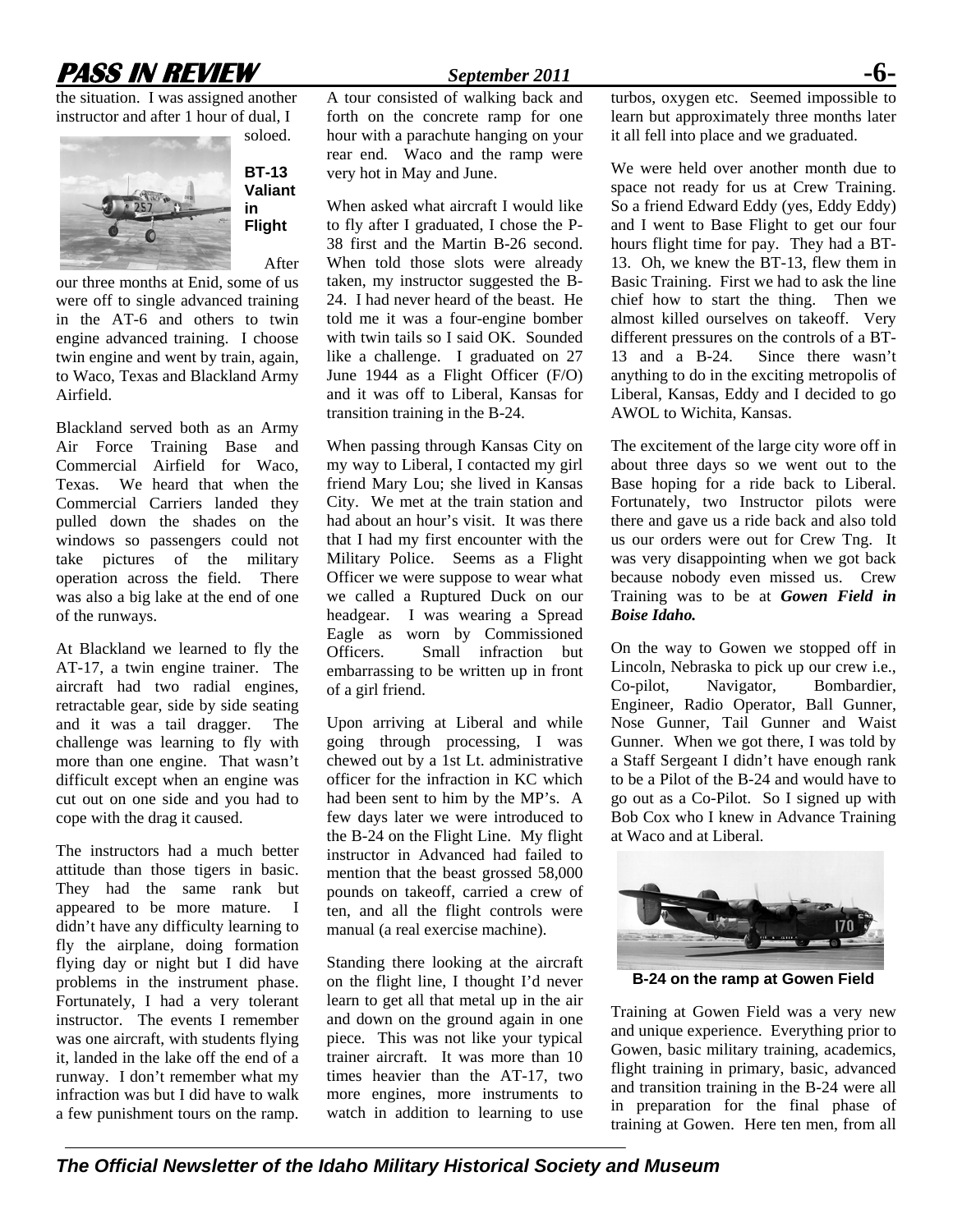parts of the country, different walks of life, having been trained in their own individual specialties, were joined together to act as one unit among the many weapons of war for WWII.

I feel the training at Gowen and all the training we received was the best in the world. There were glitches and people screwed up but for example in my class from the beginning to the end we had no fatalities. Another factor to consider was the majority of those being trained were between the ages of 18 and 22 years old. You might say that they were the best of the worst.

I arrived at Gowen in October 1944 as Co-Pilot for Bob Cox and his crew and trained with them for approximately two months. They were a fine group and Bob Cox was an excellent pilot and A/C commander.

While I was with Bob Cox, my brother Bob Drumm, an Aviation Cadet, visited us at Gowen. He had just finished Basic Flight training in California and was on his way to Texas for his Advanced Training in the AT-17. He didn't have much time to stay and we were scheduled for a night mission. Since it was dark when we were to take off, he joined us on the mission. We had him dressed like the rest of us so no one knew he wasn't part of the crew. We just considered it as part of his advanced training as a Cadet.

About half way through our training, I was told that some other Flight Officers and I were to meet a Board. If we passed, we would be commissioned 2nd Lieutenants. Meeting the board there were 10 questions and 10 points for each question. I think they were hard up for 2nd Lieutenants because all of us made 100%, we found out later. The Squadron Commander called us in on Saturday, told us that there were crews that had lost their Pilots, and we would be assigned to those crews and go through training again.

I met with the Officers for dinner that night, with the enlisted men on Sunday, and we started to train as a crew at 04:30 Monday morning. Half way through our training we were told that we had been chosen as …the #1 crew! Competition was real tough.

One of the crew members was late for a flight one morning and there was another violation so we ended up #4 crew at the end of our training. Everything went pretty smooth. All the men were excellent professionals at their individual positions. I felt two, Engineer George Ronnenkamp and Navigator George Iseminger, were outstanding though.

When in training at Gowen we did not always fly the same aircraft. We flew the one we were assigned that day and was in commission.

I recall four incidents that occurred that you might say were not in the training manuals. As a safety factor, I had told the crew that under no circumstance would anyone light up until the Engineer said it was OK to smoke. One morning while on takeoff I smelled cigarette smoke. Just then the Engineer came up and told me one of the gas caps on the left wing had come off and we were siphoning gas. I stayed in the pattern, came back in and landed. Needless to say I had a few chosen words with the guilty culprit, one of the Officers, but it never happened again.

On a night practice bombing mission in January at about 15,000 feet, it was 43 degrees below zero and the heaters were not functioning. Bob Bertram the bombardier was trying his best to put the bombs on the target but with little success. Every time he would announce a "dry run" you could hear a groan go up from the rest of the crew. After about 2 hours we finally got off the range and down to a lower altitude.



**Bill Drumm's crew photo, taken at Gowen Field. Front row: (Left to Right): George G. Ronnenkamp, Engineer, John C. Baldwin, Radio Operator, Grady B. Yawn, Nose Gunner, James E. Kincheloe, Ball Gunner, James T. Pleak, Waist Gunner, Sidney Bergman, Tail Gunner** 

**Back row: William H. Drumm, Pilot, Thomas J. Massey, Co-Pilot, George D. Iseminger, Navigator, Robert V. Bertram, Bombardier** 

We had a night cross country to Las Vegas, Nevada and return. Upon reaching Las Vegas I was informed the #3 engine was running too rich and we had to land for gas and repairs. I didn't argue since it was a safety of flight issue. We spent the night and made the repairs in the morning. We observed they were just building the Flamingo on the Strip at the time.

Just about Christmas time, around the 20th of December 1944 we were on the bombing range and doing some formation flying. We finished on the range and were in formation when we noticed a large mass of weather moving in from the north west. A call was made to the tower at Gowen to come in and land. We were told other B-24's from Walla Walla, Washington that were almost out of gas had priority to land and that we were to divert to Wendover, Utah. Twenty three B-24's from Gowen and Mountain Home landed at Wendover.

We were loaded into 6x6 trucks and driven to an area that had a mess hall, sleeping quarters and a theater and told not to go out of that area or we would be shot. After three days they took us back to our aircraft and told us to leave and don't come back.

# **-7-** *September 2011* **PASS IN REVIEW**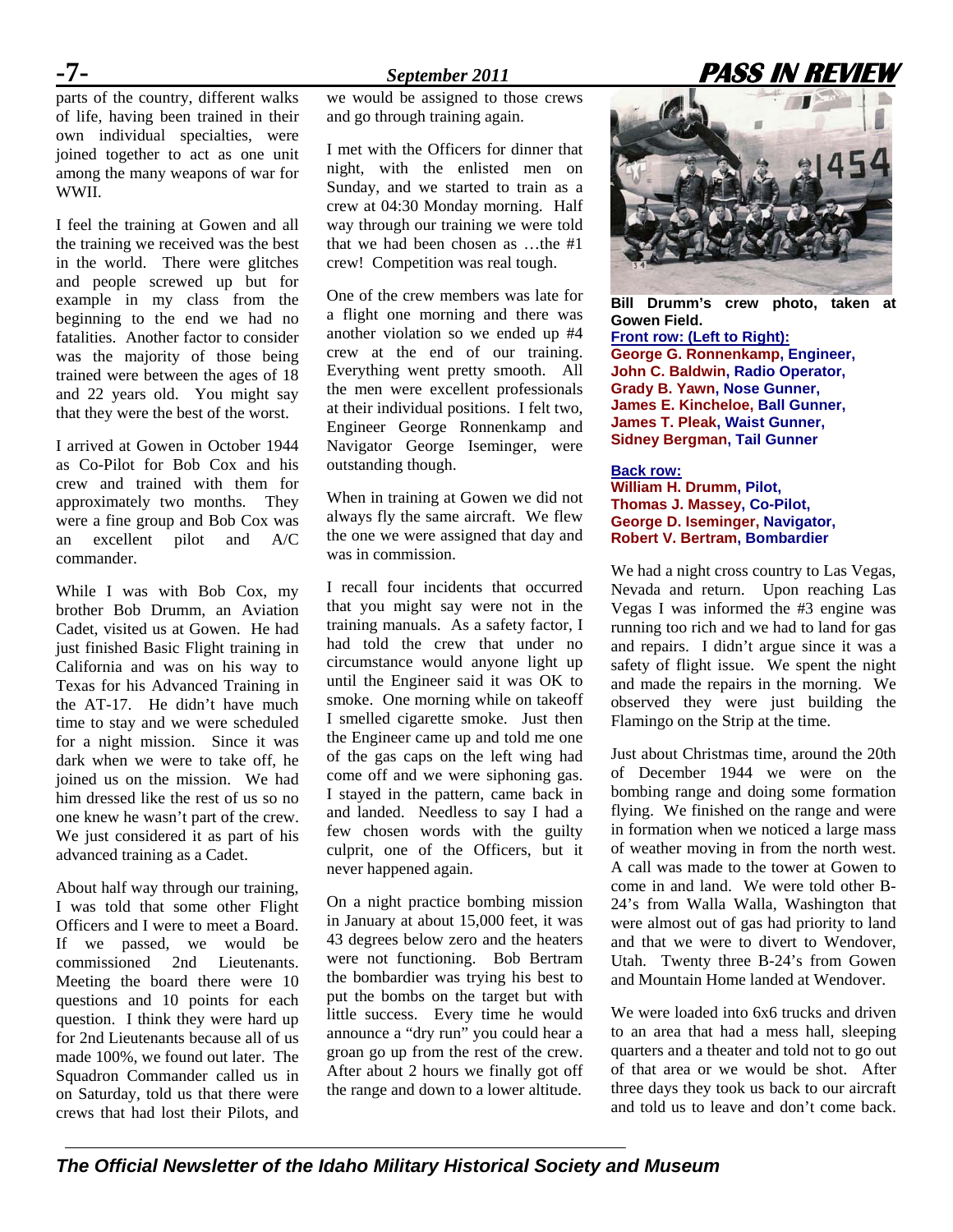# **PASS IN REVIEW** *September 2011* **-8-**

I thought it was the most inhospitable base I had ever been on. It was about 1954 or so I was watching the WWII film with Robert Taylor about Col. Paul Tibbetts called, *Above and Beyond*, and it finally dawned on me that we had dropped in on the 509th Composite Wing at Wendover practicing how to drop the Atomic Bomb.

Finishing up our training at Gowen we were put on a troop train to Santa<br>Ana California for further Ana, California assignment. Rumor had it we would be going to the Pacific. At Santa Ana we were issued both summer and winter clothing and put on another troop train and told that out destination was secret. One car on the train served as a mess hall, others, converted boxcars, were sleeping quarters with bunks four high. Although the train made many stops, we could not get off. Secret Orders you know.

Seven days later, we ended up in Fort Toten, NY. We stayed in New York about four days. It was my first time in the Big Apple. Bob Bertram, the Bombardier and I went down to Times Square and to the theater to see the show Oklahoma. Bob had a cousin in the show and we went back stage after the performance to meet her.

We boarded a C-54 in New York and flew to the Azores, Casablanca, Tunis, Cairo, Abadan, Karachi, Calcutta and then to Pandaveswar, India just north of Calcutta. I'm not absolutely sure of all those cities enroute but I do believe we stayed overnight in Casablanca and Cairo. Did not see Humphrey Bogart and Lauren Bacall in Casablanca; the club was closed that night.

Pandaveswar was a sort of staging area for the 308th Bomb Group, 14th Air Force stationed in China. After a few days we were put on a B-24 and flown to Cheng-tu, China for assignment to a Bomb Squadron. On our way over the Hump to

Cheng-Tu, I remember playing Red Dog, a form of poker game on the flight deck of the B-24, at 18,500 feet and sharing an oxygen mask with four other fellows as there were not enough masks to go around. You got the mask when it was your turn to play.

At Cheng-Tu the crew was assigned to the 375th Bomb Squadron in the 308th Bomb Group. We were just beginning our training to drop real bombs on real enemy targets when the word came that the whole Group was being sent to Rupsi, India and would start hauling gas in the B-24's from India to China.

Rupsi was a small village on the Bamaputra River where the river, coming down the Asam Valley, turned south toward Calcutta. The Brits had built a base there sometime earlier with an asphalt paved 6,500 ft runway and living infrastructure. It was modified by the Americans and had a mess hall, dispensary, Base Exchange, clubs, administrative buildings and living quarters. We lived in what were called bashas. A basha was an open air structure with a concrete floor and a straw roof large enough to sleep four people.

The beds were wood with rope stringers supporting a thin mattress. A mosquito net hung down on four sides. Atabrine tablets were taken every day to help ward off Malaria. I remember early one morning, about 3 am, hearing pistol shots about two bashas away. At breakfast, an officer, from that basha, was telling about a tiger clawing at his net and he was trying to unload his .45 at the animal without much success. If he was like me, he couldn't hit the broad side of a barn with a .45 and would probably have much better luck throwing the gun at the tiger. Meals were mostly Spam and "C" rations. Every once in a while the cook would find a bunch of chickens on the open market to break things up.

If we were flying we would be issued a couple boxes of "K" rations which consisted of breakfast, lunch or dinner

fare, 'stuffed' into a Cracker Jack box along with a package of two cigarettes, Lucky Strikes, Camels, Old Gold etc.



**K-Ration Breakfast unit** 

Flying the Hump, as it was called

when flying over the Himalayan Mountains, was pretty much routine, although there were exceptions. The normal gross load for the B-24 was around 60,000 pounds depending how it was configured and loaded. Most of our flights going over to China would take off with three 750 gallon bombay tanks loaded with aviation fuel, at about 6 or 7 am. We would climb to 18,500 feet for a four and a half to five hour trip to China. On most trips we would land at Kungming or Cheng-tu, unload the fuel and return to Rupsi at 21,500 feet or higher depending on the clearance and weather.

By that time, in 1945, the Japanese had been cleared out of northern Burma and were no factor. The enemy was weather. There were no radio ranges, light lines, VOR's, ILS or GPS facilities. There was one homer about 30 miles west of Kungming. On one occasion I remember coming back, around 16:00 or so and running into a large thunderstorm just west of Kungming. At first we were going up at 1,500 to 2,000 feet a minute with nose down and full power and then before you knew it, we were going down at about the same fpm (feet per minute) with the nose pointed up and full power.

Although we were about 13,500 pounds lighter having dropped off our load of fuel from the bombay, the gross weight of the aircraft was still around 45,000 pounds. That was a lot of heavy metal to be bouncing up and down and especially when the controls and power were also in the opposite direction. We finally worked through that problem and climbed to 21,500 our assigned altitude to find some terrific head winds which cut our ground speed almost in half.

*The Official Newsletter of the Idaho Military Historical Society and Museum*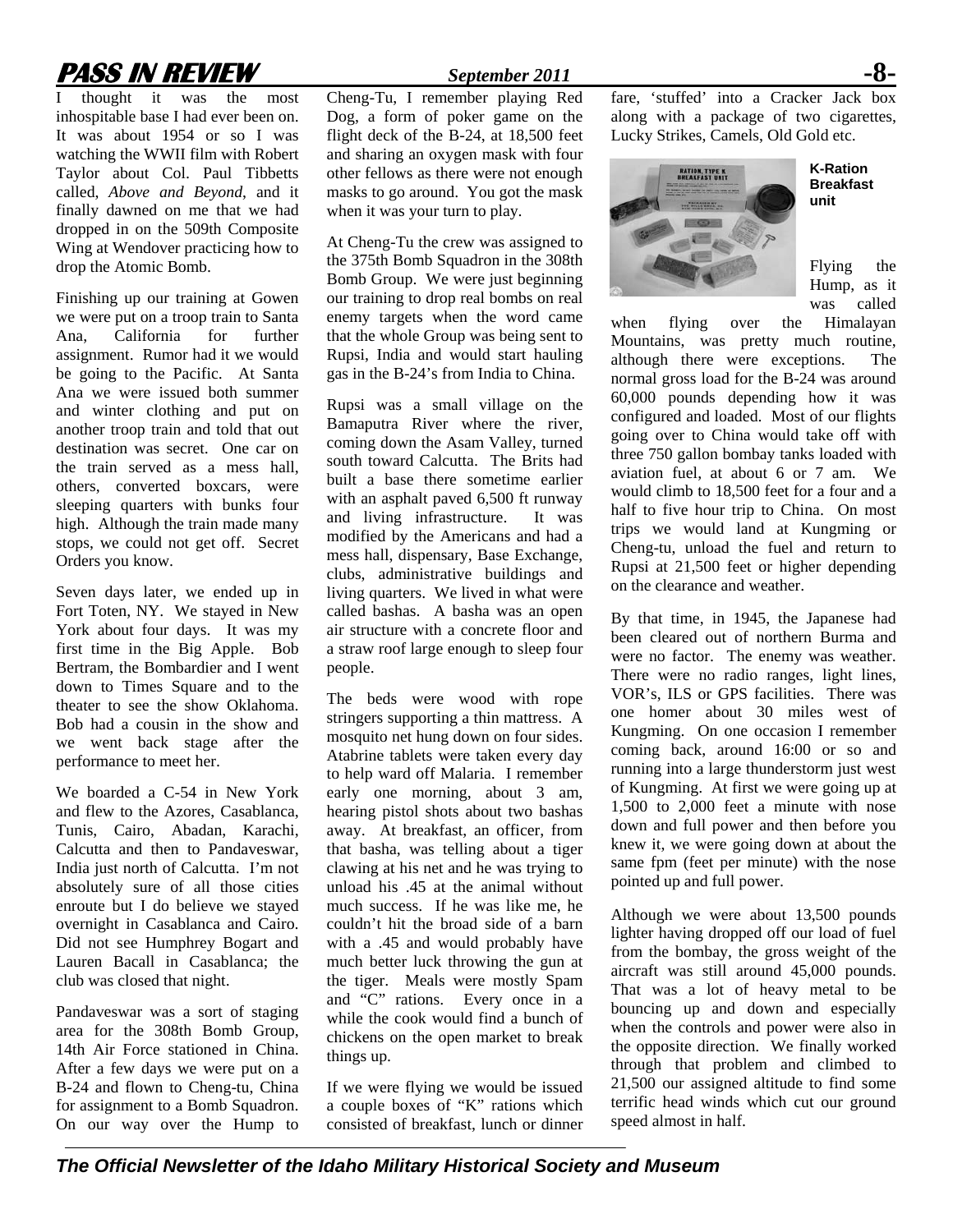# **-9-** *September 2011* **PASS IN REVIEW**

Over in Bahmo in Burma, about a third of the way back, we ran into a horrific electrical thunderstorm with St Elmo's fire et al. The Radio Operator reported spark coming through the shielded cable to his liaison set. He had rolled in his trailing antenna five minutes prior. The solution was to get down to a<br>lower altitude. The minimum The minimum altitude at that point on our route was 16,000 ft. I dropped the gear, lowered some flaps, turned on all out lights inside and out, pulled back the throttles to about 17 inches and put out a Mayday to all other aircraft in the area that we were changing our assigned altitude.

Leveling off at 16,000 the static electricity went away and our radios were once again working. There happened to be a C-46 in the area that heard our Mayday and relayed our message on to Jorhat, India control who in turn cleared us at 16,000 ft. and further to 10,000 ft. over Myitkyina and then to 4,500 ft. down the Valley to Rupsi. From Jorhat to Rupsi was about an hour and fifteen minutes. About ten minutes past Jorhat, George Ronnenkamp the engineer, was checking our remaining fuel and told me we would not make it to Rupsi. Evidently, the strong winds we encountered and various power settings fighting the thunderstorms consumed more fuel than we realized. I did a 180 and headed back to Tezpur, which we just past a few minutes prior.

Now this was about 22:00 and there was a scattered layer of clouds at our altitude. There were two fields at Tezpur. One was a 10th AF Bomber Base and the other belonged to ATC. We had to go into the Bomber Base. The Co-Pilot was circling the plane to the left while I tried to determine which was which as we went in and out of the clouds. All of a sudden he asked me to take over and when I looked at the instrument panel, the aircraft was in a 30 degree bank going down at about 700 ft a minute and number 3 engine was out.

I leveled out, pulled back on the yoke to maintain altitude and pushed all four engines to high RPM while holding left rudder to compensate for the extra power on the left side. George was fast and realized the fuel had run out of #3. Before I could reduce the RPM on #3, George hit the fuel cross feed and that engine went to 3,000 RPM. Then I had more power on the right side, which of course required more right rudder on that side.

It was worse than a Chinese fire drill but we finally got everything under control. I was on the downwind and base legs at reduced power in our attempt to land and didn't realize I was losing power in the engines one at a time. George subsequently told me I only had one engine turning on the final approach and to taxi with #4.

Coming onto the ramp while attempting to park I hit a telephone pole that had a sign on it, "Watch your Wing Tip." It put a hole in the outer wing panel. I got out of the aircraft and was standing under the co-pilots window. I yelled up to George and asked him if the Co-Pilot had turned off the magneto switches. As he put his head out the window to answer me, the window fell out, landed on the ground, and broke. That did it. It was then about 23:00 and we had been up since 06:00 that morning. It was agreed, we would stay there that night.

The next morning I went to the field aircraft Maintenance Officer and explained my dilemma. I needed an outer right wing panel and a Co-Pilots window. He smiled, leaned back in his chair and said very nonchalantly, "I don't currently have your parts on hand, but just wait around here a week or so and one of these B-24's will crash off the end of the runway and we will get you the parts you need." I went back to the crew who were at the

aircraft and told them the story. We all agreed to take off with the hole in the panel and without the window. The flight was a little breezy, but tolerable since it is warm in India.

Had another interesting incident in Chengtu, China. We dropped off our load of fuel in Cheng-tu and while going through the checklist found out that number 4 propeller governor was not functioning. I pulled back into a revetment across the runway, opposite Base Operations where George determined after a though examination we needed another governor. Naturally, there was not another one on the field. I found another 308th Bomb Crew, explained our plight, and asked them to have Sqdn. Maintenance send us another governor. We all went to bed that night and when we went out to the Aircraft the next morning we found a generator and a few other items missing.

We had to have those items also so I sent word back to India but in the mean time, I got permission from operations to taxi the aircraft across the runway and park it closer to operations. We set up a two hour watch for that night for each crew member. It was warm in Cheng-tu. About 03:00 in the morning George was laying down on the wing of the aircraft, during his watch, when he heard this sound chug-chugchug……It was what we called a cherry picker, a vehicle used to remove engines from aircraft.

It pulled up to one of the engines on our airplane. George stood up, pulled his .45 from the holster and in no uncertain terms stated "the next person to move toward an engine on this aircraft will have his head blown off." I don't know if those were his exact words, but needless to say the cherry picker backed-up and went chug-chugchug in the direction it came from. Three days later we had our parts and were on our way back to India.

A trip over the Hump and back was considered one mission. Our crew had 27 missions. The Japanese surrendered in August but we continued to fly missions until October. We were supplying aviation fuel to the Chinese Nationalists who were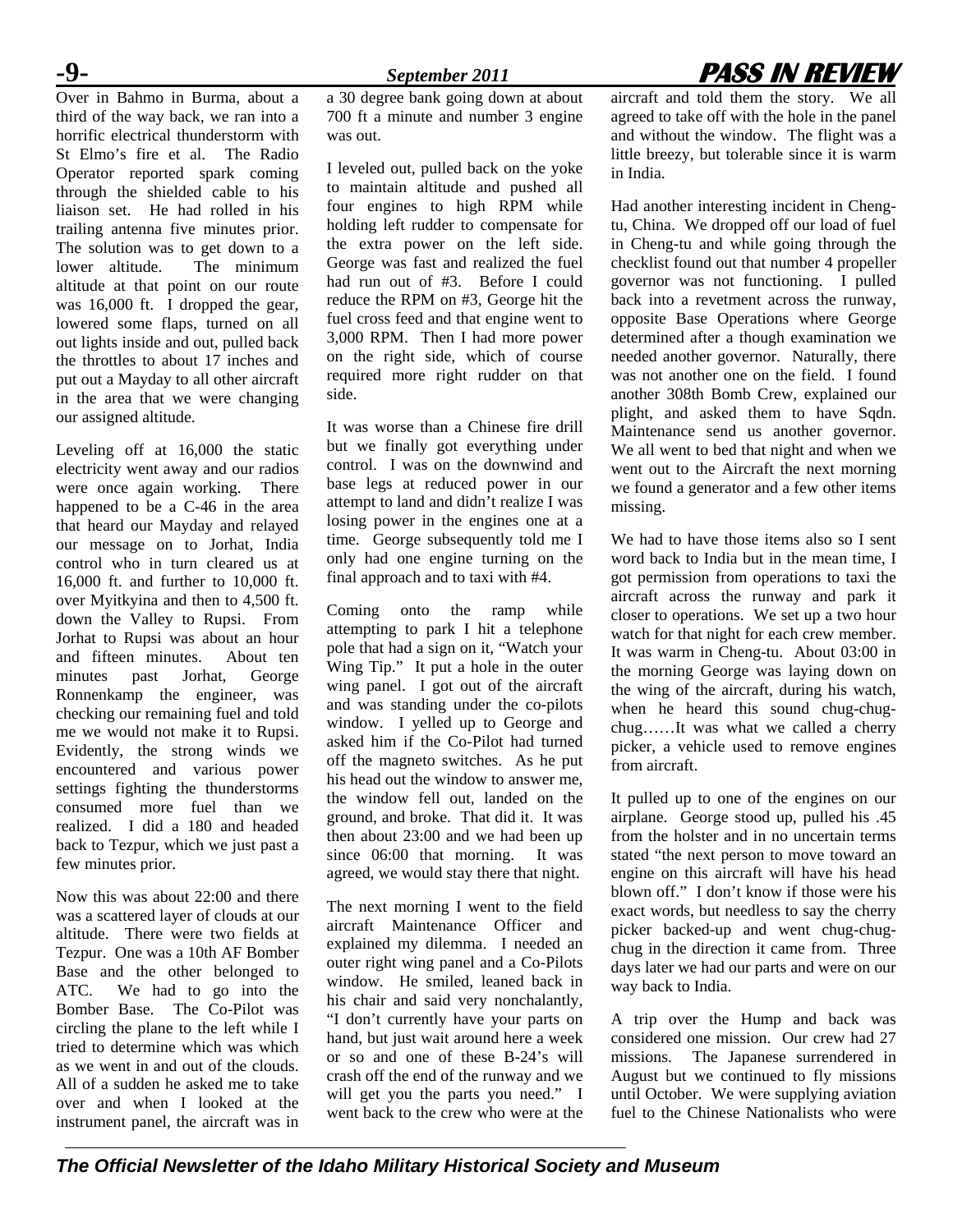# **PASS IN REVIEW** *September 2011* **-10-**

preparing to fight the Communists for control of China. I think it was probably in June or July that 1st Lt. William Cleveland (Cleve) Davis, another pilot in the Sqdn. from Charlotte, NC and I were selected to go to Calcutta for a little R&R. The Club Officer asked us to pick up some Libation for the Club while there. He gave us 5,000 Rupes (that was about \$166.00), instructions where to go in Calcutta and to contact Pete, the one legged man in a store with a white front that looked like the front of a house.

We got to the area but could not find the store. Finally, found a little kid sitting on a curb that spoke some English and asked him about the store with a white front. It was only about 50 yards from where we were<br>standing. There was a woman There was a woman behind the counter when we walked in and asked for Pete. At first, she denied knowing any one by that name. After a little discussion, she wanted to know what we wanted with Pete and when we told her to buy a few cases of liquor she said to go next door.

Sure enough when we walked in the store next door, there was Pete with one leg sitting on a stool. If I recall Pete was half Indian and half Italian. We told him we wanted a case of White Horse Scotch, a case of gin and a case of Whiskey. Of course, this transaction was all legal because even though I was only twenty, Cleve Davis was twenty two.

Pete asked if we had transportation because we need to pick up the liquor at different locations. We thought he had the liquor there at the store. Not that simple, so we went back out to the Base at Dum Dum where our Aircraft was parked and we were billeted. The Motor Pool Sergeant at the Base was very cooperative and let us borrow a weapons carrier, especially after we explained to him we would only have the vehicle about three hours,

and those three hours were worth a bottle of White Horse Scotch.

So off we went back to the store with the white front. We picked up Pete, he threw three empty cases in the back end of the vehicle and he gave the directions as to where to go. Maybe I should mention certain areas and streets in Calcutta were off limits to GI's, and if found you were subject to a Court Martial.

That didn't seem to bother the carrying out of our mission. We drove in and out of the restricted areas and Pete would have us stop, go in a home or store, retrieve a bottle of two, three or four of liquor, put them in the proper case and off we would go to another supply point. When the cases were full we paid Pete the 5,000 Rupes, dropped him off at the white store front, drove back to the Base, loaded the liquor into the airplane, locked it up, turned in the weapons carrier, paid off the Sergeant with a bottle of "White Horse Scotch" and went back to town for dinner.

Not having had a good meal for about three or four months, Cleve and I were in the mood for a good steak dinner. We went to the "Great Eastern Hotel" which was British owned and operated. We had a table on a balcony overlooking the main dining room and dance floor where the Brits were having a dinner dance.

The British Military had their families with them, in India of course, because India at that time had been a British Colony for years. The dance was formal with the ladies in beautiful gowns and the men in formal dress uniforms. Cleve and I started off our dinner with a half glass of Cognac followed by a bowl of soup, fish, 3 filets of Mignon each with accompanying vegetables and a salad. The desert was a pie. Cleve took half and I took the other half.

It was a very delightful dinner and I believe the cost, with tip included was \$1.50 each. You can tell we really

splurged. (Labor was very cheap at that time. We paid our houseboys 5 annas a month. The Brits in the area around Rupsi accused us of causing inflation; they only paid them 3 annas. An anna was about two cents.)

After dinner we were walking down the main street when we spotted this American advertised Night Club. The hat check girl explained that it was a private club and we had to be members to get in. About that time an American gentleman walked up and introduced himself as the owner.

During our conversation he asked us what kind of flying we were doing, where we came from etc. He told us he was originally from Los Angles but due to some unfortunate circumstances with the local law-enforcement authorities in the states he was forced to leave, came to Calcutta and opened this club. He invited us in and had the head waiter get us a table. All drinks and food we wanted were on the house. We couldn't take him up on the food offer, but drinks yes. Needless to say we took off for Rupsi late in the morning, mission accomplished.

I believe it was the middle of October when the Group was ordered back to the States. There weren't enough airplanes to fly everyone in the Squadron back so some flew and others went by boat. The Copilot, Navigator and I were chosen to fly back in "Hump Time" along with Bill Davis' crew and some other Sqdn. ground personnel who had been in India for a long time. Bill and his crew had originally flown Hump Time from the states to India. Our destination was Morrison Field, West Palm Beach Florida.

The Bombardier and the rest of our Crew went home by boat. Since Bill Davis was senior to me, having been in the Squadron longer, he chose to fly the first leg back which was from Rupsi to Karachi, India. I had never gotten sick flying, but about ten miles out of Karachi I lost my cookies.

On the ground I went on sick call and the Doctor gave me some pills. He said I was to take them the next day, when it was my turn to fly, but not until we got in the air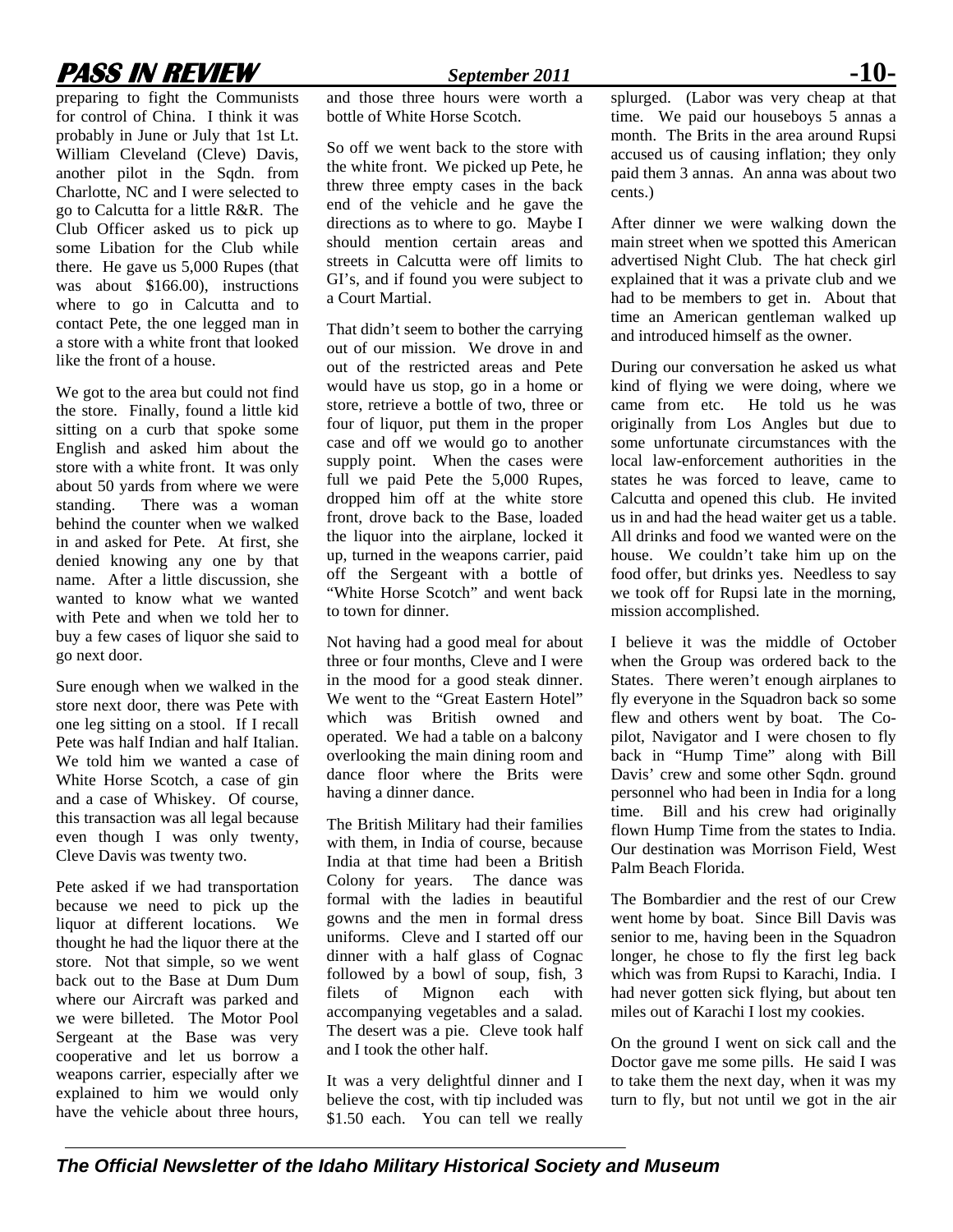and to let Davis land the airplane when we reached Abadan, in Iran, our destination.

It was about 09:00 the next day when everyone was on board. I cranked up #3 engine then #4 and #2 but #1 wouldn't turn over; the starter was broken. It couldn't be fixed 'till after 15:00 and that was too late to take off because it would put us in Abadan after dark and we were restricted from flying at night. We were flying on the hump at night, bad weather and all, but couldn't do it on the way home.

I was really feeling lousy so I popped the pills figuring they would wear off by the next morning any way. They didn't seem to help, so I went back to the dispensary. The doctor took one look at me, got a mirror and said look at your eye balls, face and hands. They all had a yellowish color. He said you have a good case of Jaundice and you're going to the hospital. In the ambulance I wrote a note, saying where I was being taken, and asked the driver to put it on any bed in the tent I was staying.

Three days later Davis and the crew came by. They said they had been looking all over Karachi for me; evidently, the ambulance driver wasn't too reliable. Davis asked how long I would be in the hospital. Just then the doctor came by and we asked him. He said at least three weeks. Flight Operations was pushing Davis to get moving so the crew kissed me good-by and left Karachi the next day.

After about three weeks, I was out of the hospital and looking for transportation to the U.S. My return to the U.S. is a story in and of itself so I'll save that for a another chapter. By the time I got home it was almost Christmas, 1945 and I spent the holiday with the folks. My roommate from St Benedict's lived in Chicago. I called him and we decided it would be a marvelous

idea if we drove his parents car to Kansas City and met with Mary Lou and the girl he had been dating before we went to war. New Years eve in KC we took the girls to dinner and dancing and had a wonderful re-union. In fact it was such a nice get-together I took the train back to KC about a month later, got a job and stayed.

I had joined the AF Reserve and would fly out of Fairfax, Kansas. Mary Lou was in her final semester at Mount St Scholastica and graduated on May  $30<sup>th</sup>$ . We became engaged in February and married on June 6, 1946 at St. Margaret Mary Church in Chicago, where I went to grammar school. In the fall I enrolled back at St. Benedict's and like so many returning GI's, and there were a bunch, started a whole new life under the GI Bill on \$90.00 a month.

I was discharged in March 1946, but recalled for the Berlin Airlift in 1948, serving as a commissioned regular. I served in the combat zone during the Korean conflict, and in 1969 was Comptroller,  $35<sup>th</sup>$  Fighter Wing, PhanRang, Vietnam.

I retired from the Air Force in 1970 as a Lieutenant Colonel. My Medals include the Bronze Star, Air Medal, Air Force Commendation, Asiatic-Pacific Campaign, Japanese Occupation, Korean Service and Vietnam Service.

I earned a B.A. degree from the University of Missouri, Kansas City, and a M.B.A. from the Air Force Institute of Technology, Wright-Patterson AFB, Ohio.

I worked for a number of different Companies and was successful in sales. I joined the local Kirtland AFB Aero club and the New Mexico Civil Air Patrol Wing in 1981. As a pilot, I flew every aircraft assigned to the wing and during my tenure with the CAP, participated in two National Natural Disasters, the California Northridge Earthquake and Hurricane

# **-11-** *September 2011* **PASS IN REVIEW**

Katrina that struck New Orleans and Gulf Coast states.

In addition to taking part in a number of search and rescue missions, I also flew numerous Missions on the Mexico, New Mexico border for Customs and DEA (Drug Enforcement Agency). My National CAP membership expires in August of 2011 and will not be renewed. It is time to retire.

**Editors note:** In October 2003, Susan Ronnenkamp Boatright, daughter of Bill Drumm's Engineer, George G. Ronnenkamp, found the Museum webpage and the crew photo taken at Gowen Field.

She contacted Gayle and asked if it were possible to contact Mr. Drumm the pilot. Her father was also very pleased to learn "that anyone would have an interest in what we did there."

Gayle contacted Bill who responded, "I have been trying to locate him and the rest of the crew for the past 30 years…This is the best news I had about the crew since we split in Karachi."

The feelings were mutual; George had been looking for Bill for many years as well. "Every time I went TDY, the first thing I would do was grab a phone book and look for his name."

Gayle put them in contact with each other and the years melted away. Over that Thanksgiving holiday, they and their families reunited.



#### **George Ronnenkamp & Bill Drumm November 2003**

**A** *very special thank you* **to Bill for sharing his story with us!**  $*$ 

*The Official Newsletter of the Idaho Military Historical Society and Museum*